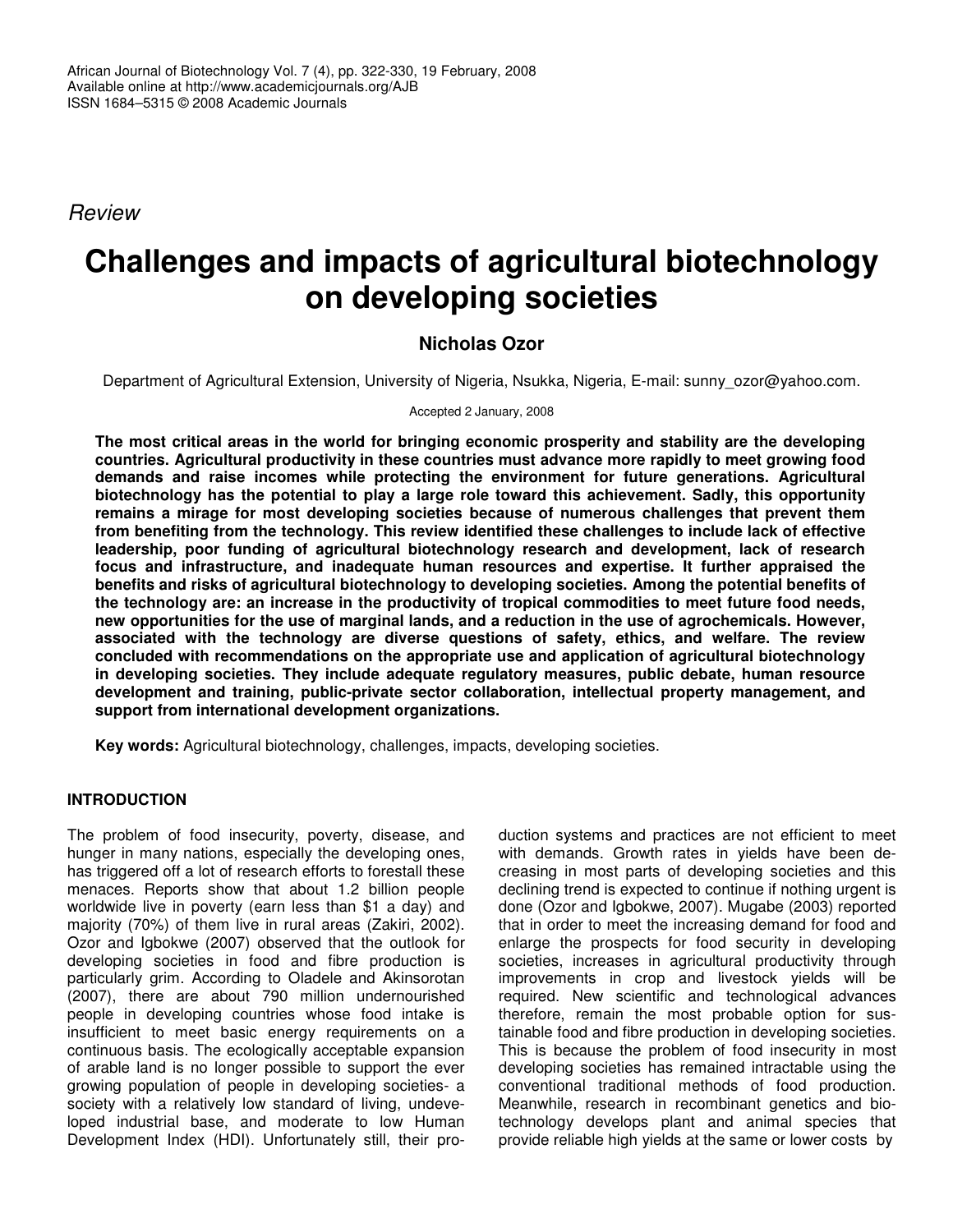breeding-in qualities such as better product quality, resistance to diseases, pests, and stress factors, etc (Ozor and Igbokwe, 2007).

Agricultural biotechnology research and development (R and D) represents one of such novel approaches with the capability of changing the face of agriculture so as to meet the increasing and varying needs (food, feed, fibre and fun) of people in the new millennium. This role has been acknowledged since its commercial introduction in 1996 (Penn, 2003). Modern agricultural biotechnology has the potential to play a large role in more rapidly advancing agricultural productivity in developing countries while protecting the environment for future generations. This technology represents the latest scientific progress in the new millennium aimed toward fighting the persistent food crisis situations of many developing societies. According to James (2000), transgenic crops, often referred to as genetically modified (GM) crops, represent promising technologies that can make a vital contribution to global food, feed, and fiber security. Agricultural applications cover fields as diverse as traditional fermentation technology in food processing to the use of a particle gun in transferring genes from one plant or animal species to another. However, three distinctive features occur between modern and traditional agricultural biotechnology as follows: 1.The creation of modern agricultural biotechnologies involves input from basic scientists, such as molecular and cell biologists and cytogeneticists, who are not part of the traditional agricultural research extension network.2. The processes and or products of modern agricultural biotechnology are often patentable. This has greatly stimulated private investment in agricultural research. 3. Research in modern agricultural biotechnology is expensive. Simple forms of modern agricultural biotechnology research, employing techniques such as tissue culture to propagate a disease-free crop, may cost not less than US. \$1M and take 3 – 6 years (International Institute of Tropical Agriculture [IITA] and the Technical Centre for Agricultural and Rural Cooperation [CTA], 1992).

According to Glover (2001), recent scientific advances in genetics have opened up a range of potential new applications of modern biotechnology. In agriculture, these include the ability to: manipulate genetic material and transfer genes between organisms in order to promote desired traits and suppress unwanted ones, propagate disease-free planting material in the laboratory, and support traditional breeding techniques. The author further noted that the latest "big thing" in agricultural biotechnology are: genomics (mapping of complete organism genomics), and bioinformatics (computer processing of masses of genetic data).

The implications of the aforementioned features of agricultural biotechnology for developing society are clear. It shows that basic modern agricultural biotechnology research is costly and too demanding of scientific skills for the limited resources of most of the developing

countries. Furthermore, data on the current global distribution of commercialized transgenic crops show how, with the exception of China and Argentina, there has been little impact in the developing societies as yet (Table 1) (James, 2005). This is as a result of numerous challenges, erroneous ideas and beliefs, which encumber research, development, and adoption of modern agricultural biotechnology in developing societies. Therefore, what are the challenges that hinder developing societies from embracing this innovation? What impacts does the new technology have on them? And how then, could agricultural biotechnology be used or applied so that majority of the developing societies benefit from the technology. These questions form the main focus of this paper.

#### **CHALLENGES TO AGRICULTURAL BIOTECHNOLOGY IN DEVELOPING SOCIETIES**

While agricultural biotechnology holds enormous promise for significantly increasing food production and relieving already strained land and water resources, it has become an emotional issue among some consumers, environmental groups and some societies. As the science continues to be developed it clearly presents numerous challenges which hinder its development throughout the food chain. These include:

# **Lack of effective leadership**

The lack of effective leadership in science and technology and the absence of clear priorities, policies and investment strategies in Research and Development (R and D) pose great challenge to agricultural biotechnology development in developing societies. The controversy about Genetically Modified (GM) food aid in Africa for example, will continue to confuse policy makers and cause public anxiety if scientists and politicians in developing societies do not provide leadership to articulate their aspirations and interests in biotechnological development. Already, in a number of countries, there is inconsistency in political pronouncements and policies on biotechnology and its GM products. The public is often left confused about contradictory positions and polices on the role of the technology in agriculture (Mugabe, 2003). Sometimes, international political system influence political leaders' decision to reject proposals on biotechnology development.

#### **Poor funding of agricultural biotechnology research and development (R&D)**

Biotechnology developments need high inputs of finance which are in short supply in most developing nations.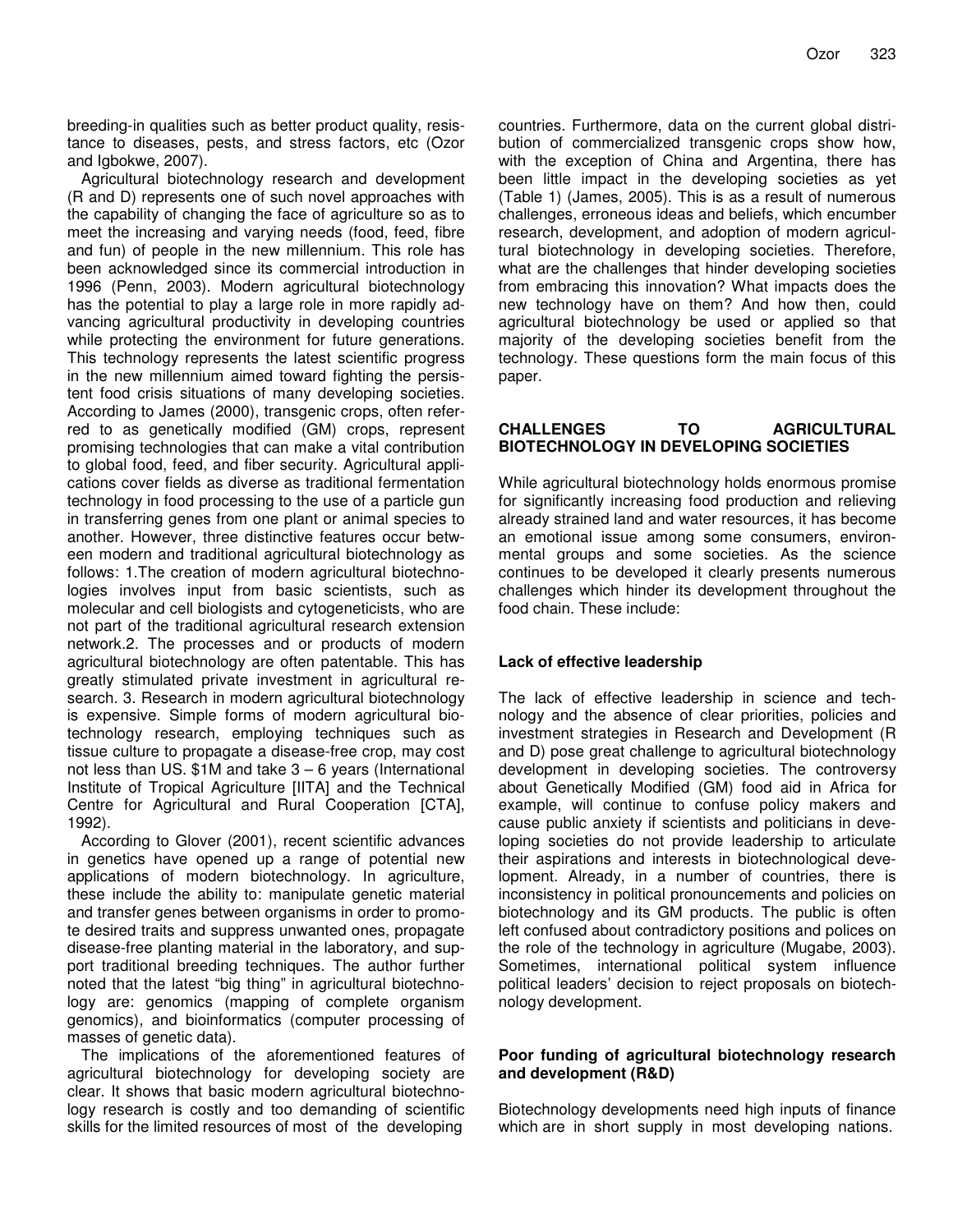| S/N            | Country        | 2004  | $\%$           | 2005  | $\%$           | $+/-$         | $\%$   |
|----------------|----------------|-------|----------------|-------|----------------|---------------|--------|
| $\mathbf{1}$   | <b>USA</b>     | 47.6  | 59             | 49.8  | 55             | $+2.2$        | $+5$   |
| $\overline{c}$ | Argentina      | 16.2  | 20             | 17.1  | 19             | $+0.9$        | $+6$   |
| 3              | Brazil         | 5.0   | 6              | 9.4   | 10             | $+4.4$        | $+88$  |
| $\overline{4}$ | Canada         | 5.4   | 6              | 5.8   | 6              | $+0.4$        | $+7$   |
| 5              | China          | 3.7   | 5              | 3.3   | 4              | $-0.4$        | $-11$  |
| 6              | Paraguay       | 1.2   | $\overline{c}$ | 1.8   | $\overline{c}$ | $+0.6$        | $+50$  |
| $\overline{7}$ | India          | 0.5   | $\mathbf{1}$   | 1.3   | 1              | $+0.8$        | $+160$ |
| 8              | South Africa   | 0.5   | $\mathbf{1}$   | 0.5   | 1              | $\sim$ $\sim$ | - -    |
| 9              | Uruguay        | 0.3   | $<$ 1          | 0.3   | $<$ 1          | < 0.1         | - -    |
| 10             | Australia      | 0.2   | < 1            | 0.3   | $<$ 1          | $+0.1$        | - -    |
| 11             | Mexico         | 0.1   | < 1            | 0.1   | $<$ 1          | < 0.1         | - -    |
| 12             | Romania        | 0.1   | $<$ 1          | 0.1   | $<$ 1          | < 0.1         | - -    |
| 13             | Philippines    | < 0.1 | < 1            | 0.1   | < 1            | < 0.1         | - -    |
| 14             | Spain          | < 0.1 | < 1            | 0.1   | < 1            | < 0.1         | - -    |
| 15             | Colombia       | < 0.1 | < 1            | < 0.1 | $<$ 1          | < 0.1         | - -    |
| 16             | Iran           | $ -$  | $-$            | < 0.1 | < 1            | $ -$          | . .    |
| 17             | Honduras       | < 0.1 | < 1            | < 0.1 | < 1            | < 0.1         | - -    |
| 18             | Portugal       | $-$   | $ -$           | < 0.1 | $<$ 1          | $ -$          | - -    |
| 19             | Germany        | < 0.1 | $<$ 1          | < 0.1 | < 1            |               |        |
| 20             | France         | - -   | $ -$           | < 0.1 | $<$ 1          | < 0.1         |        |
| 21             | Czech Republic | $ -$  | - -            | < 0.1 | $<$ 1          |               |        |
|                | Total          | 81.0  | 100            | 90.0  | 100            | $+9.0$        | $+11$  |

**Table 1.** Global distribution of commercialized transgenic crops in 2004 and 2005 by Country (Million Hectares).

Source: James, 2005.

Even where the economy of such nations is somewhat stable, the budgetary allocation to science and technology and biotechnology R and D in particular is not encouraging. Much of the developing societies today depend on public sector investments in agricultural research and extension, but over the years, budgets for research and the quality of national research institutions have declined in many developing countries. For example, in Nigeria, total agricultural R and D spending showed a negative average growth rate of 2 percent per year between 1975 and 1995. Total spending dropped by 66.6% from an average of about 130 million US dollars in the mid 1970s to less than 50 million US dollars in mid 1990s (Beintema and Ayoola, 2004). Support from developed countries and donor agencies are declining and there has been a tendency to spread investments in research and extension over a large number of institutions, rather than developing a few quality ones.

#### **Lack of research focus and infrastructure**

Most developing nations have not identified specific areas of modern agricultural biotechnology in which to invest to meet specific goals. In the absence of identified

national priorities, it is difficult to make informed, longterm policies. Many developing countries tend to spread their limited financial and human resources thinly across diverse agricultural biotechnology activities and research agencies (Kasonta, 1999). While many have recognized the importance of setting biotechnology priorities and consolidating resources in a few research institutions that have the potential of growing quickly in centers of excellence in biotechnology, the countries have not established and applied strategies of identifying such institutions and ways of setting priorities. They continue to operate with isolated, competing and often scientifically weak research agencies. Such agencies lack scientific and technological infrastructure for sustained agricultural biotechnology R and D (Mugabe, 2003).

A recent survey of biotechnology R and D in Nigeria by Machuka (2001) concluded that "the ability to carry out research in modern biotechnology in 17 institutions shows that at least 40% of the institutions are unsuitable to undertake research due to lack of electricity and inadequate tissue culture facilities among others. The Yitzhak Rabin laboratory for micro-propagation and biotechnology is the only one fully equipped for tissue culture work and probably ranks as the best in the country. This is a sad situation, since Nigeria has argua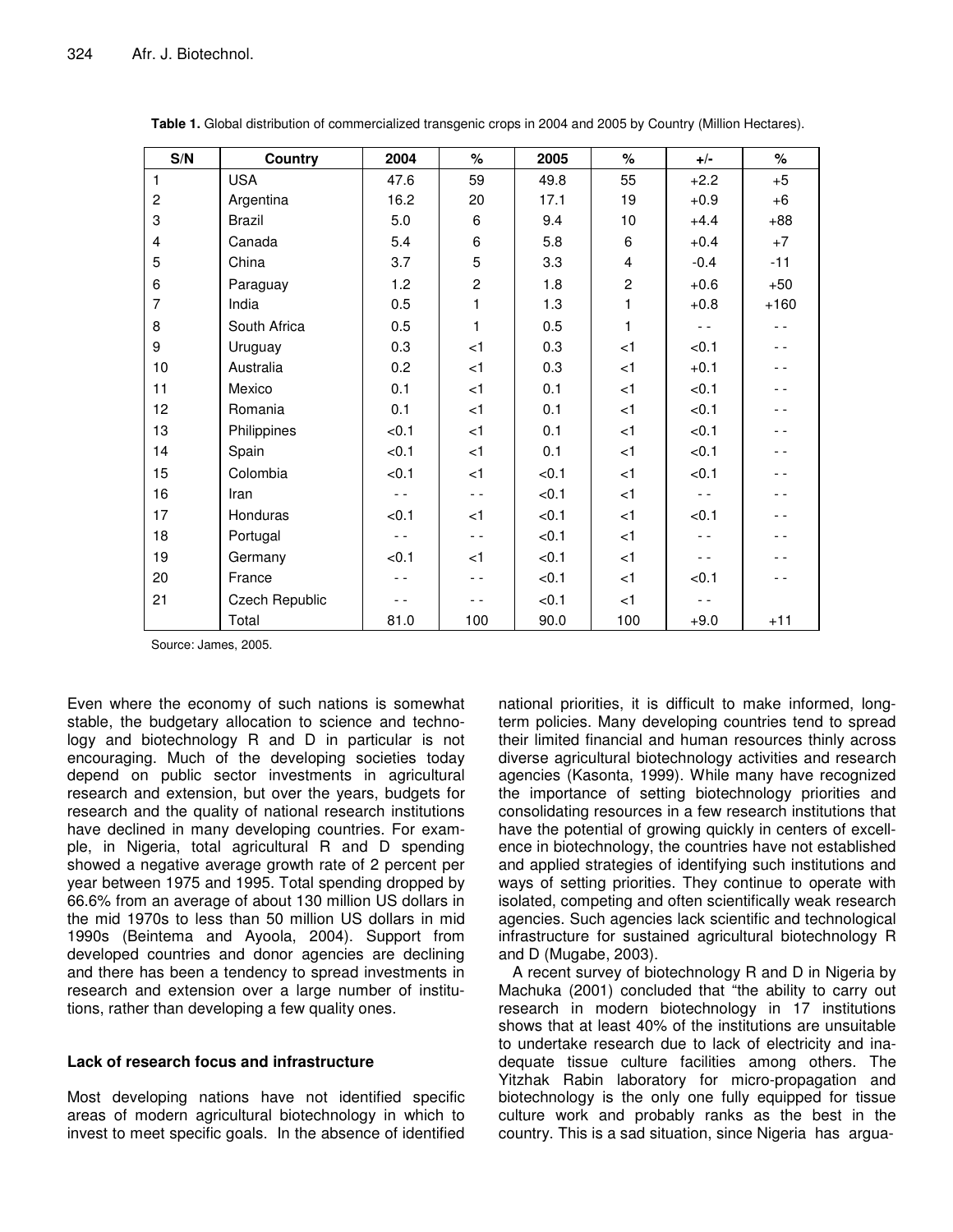bly the largest number of trained molecular biologists in sub-Saharan Africa".

#### **Inadequate human resources and expertise**

Agricultural biotechnology is an intensive research area which needs high capacity of human resources to achieve substantial benefits. Most developing societies lack this human capacity and where they are available, it is in short supply or they are not given enough opportunities to express themselves. This result in their drifting away to the already developed societies where their knowledge is valued  $-$  a phenomenon oddly referred to as *brain drain*. The low level of scientific literacy in developing societies does mean that most people will not be able to draw informed conclusions about important agricultural biotechnology issues. Consequently, it is conceivable that a small number of activists can argue the case against genetic engineering in such emotive and ill-reasoned ways that the public and politicians are involved. The general public and farmers in particular, are not informed about the nature of the technology, its potential benefits and risks, and rarely do they participate in deciding on what crops or problems agricultural biotechnology R&D should focus on. Agricultural extension has a great role to play here through mounting of awareness campaigns on biotechnology product information, disseminating proven and reliable biotechnology products, involving end-users to participate in issues relating to biotechnology R&D, and supporting end-users to adopt the new innovation in order to achieve food security.

In Nigeria, the number of full time equivalent researchers at government research institutes declined in the late 1980s and early 1990s due partly to lack of funds and the drift to universities with higher wages (Beintema and Ayoola, 2004). However, a survey by Falconi (1999) shows that the number of researchers in agricultural biotechnology doubled in Kenya between 1985 and 1996. It quadrupled in Zimbabwe, with at least a 5 times increase in Ph.D holders. Nevertheless, the level of expenditure per researcher or scientist declined in most countries.

#### **IMPACTS OF AGRICULTURAL BIOTECHNOLOGY ON DEVELOPING SOCIETIES**

There is no doubt that genetic engineering (GE) has the highest profile among the new technologies in agriculture today. Transgenic crops like maize, rice, wheat, soybean and cotton are among the top priorities for the agricultural biotechnology industries. This notwithstanding, GE also has created the strongest sense of unease and resistance among consumers, developing-country farmers, and environmentalists. While there are undoubted benefits from the use of transgenic organisms, it is important to ensure that such systems do not cause problems of safety to people and the environment or create unacceptable economic, social, moral, or ethical issues.

The likely benefits of agricultural biotechnology in developing societies are: an increase in the productivity of tropical commodities to meet future food needs, new opportunities for the use of marginal lands, and a reduction in the use of agrochemicals. Production efficiencies and bigger yields provided by agricultural biotechnology may bring down prices for rural poor and urban consumers in the long run. Also, GE is increasingly being applied to many breeding programmes to achieve the same aims as the traditional methods but offering two main advantages; the introduction of genes can be controlled with greater prediction and precision than by previous methods, and that the introduction of genes into unrelated species is not possible to achieve by traditional methods. According to Brookes and Barfoot (2006), GM technology has to date delivered several specific agronomic traits that have overcome a number of production constraints for many farmers. This has resulted in improved productivity and profitability for the 8.5 million adopting farmers (mostly in industrialized nations) who have applied the technology to over 87 million hectares in 2005.

The application of GE to food production is intended to enhance the useful and desirable characteristics of the organisms and to eliminate the undesirable ones. The overall aim of the food industry with respect to GE will be to improve the quantity and to increase the quality and properties of existing food products, to produce new products and, of course, to improve financial returns. In 2005 alone, the direct farm income benefit from biotech crops was about \$5 billion. This is equivalent to having added about 3.6% to the value of global production of four main crops of soybeans, maize, canola and cotton (Brookes and Barfoot, 2006). Iran and China are the most advanced countries in the commercialization of biotech rice, which is the most important food crop in the world, grown by 250 million farmers, and the principal food of the world's 1.3 billion poorest people, mostly subsistence farmers (James, 2005). Thus, the commercialization of biotech rice has enormous implications for the alleviation of poverty, hunger, and malnutrition, not only for the rice growing and consuming countries in Asia, but for all biotech crops and their acceptance on a global basis.

Generally, consumers have always shown a willingness to pay more for better and more convenient products and to reject products that do not achieve their expectations. New agricultural biotechnology now offers a major opportunity to tailor food products to public demand. According to Smith (1996), many benefits that GE offers in agriculture include: disease and pest resistance, weed control, animal growth hormones, improved food microorganisms, novel products, improved keeping quality, tailored products with improved qualities, etc. It is then a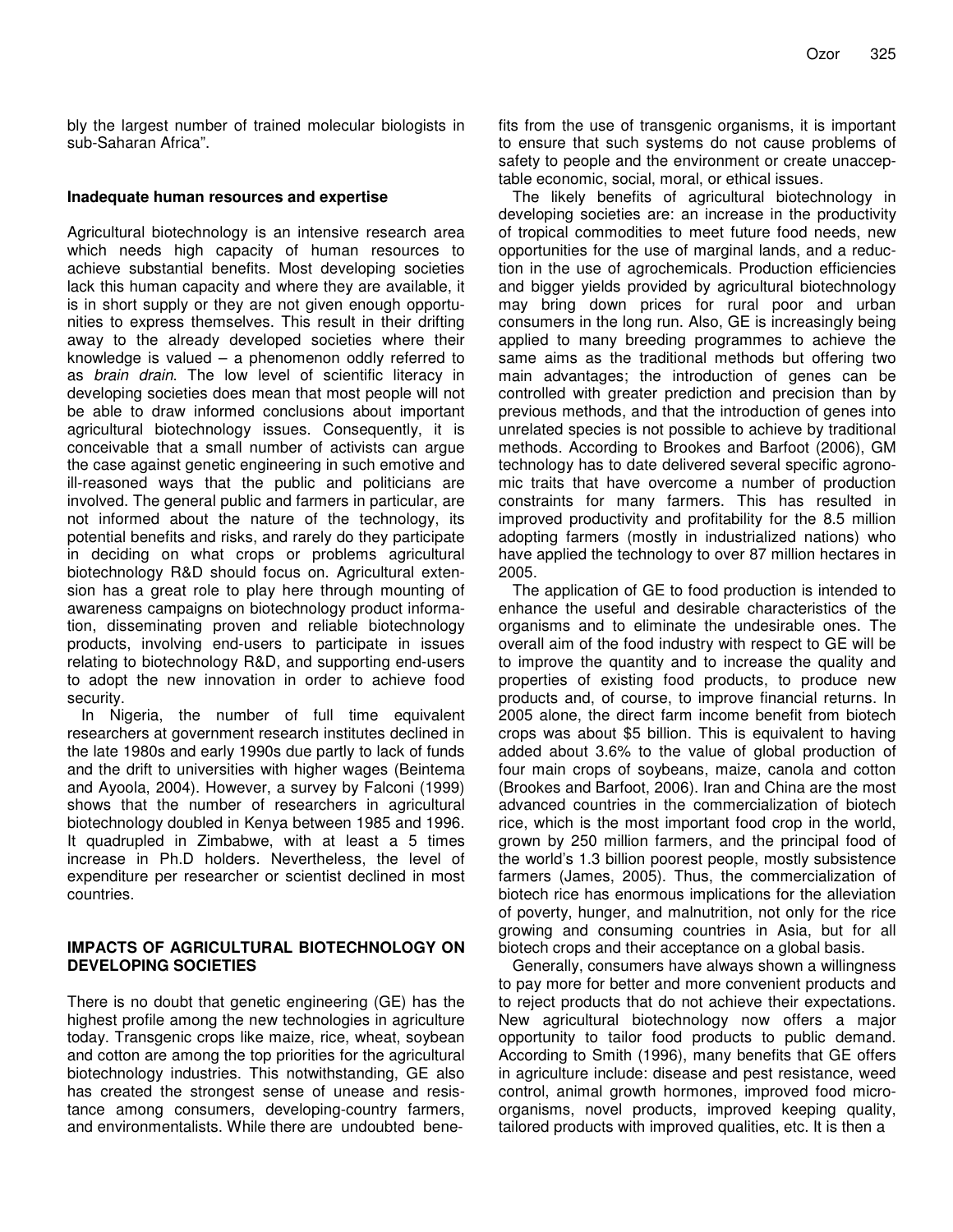matter of choice for the consumer to consider between products of traditional agriculture or agricultural biotechnology based on their needs, targets, and aspirations.

Modern agricultural biotechnology can also be used to improve "orphan commodities". These are crops which receive little international research attention and which are very important to developing country's agriculture. Some examples of these commodities are cassava, sweet potatoes, yams and legumes such as cowpea and bean.

Conversely, while agricultural biotechnology presents enormous potential for healthcare and the production, processing and quality of foods by genetic manipulation of crops, fertilizers, pesticides, vaccines, and various animal and fish species, the implications of these new biotechnological processes go well beyond the technical benefits offered. Associated with genetic manipulation are diverse questions of safety, ethics, and welfare. The risks from any new technology are divided into those inherent to the technology and those that transcend it (Leisinger, 1996). Technology-inherent risks of agricultural biotechnology, such as undesirable mutations, must be dealt with appropriately by the biological sciences. The transcendent risks are outside of the biotechnology; they are the social, economic, and cultural factors that may distort or obstruct its benefits. The major negative impacts of agricultural biotechnology include:

# **Safety problems**

In the 1970s when genetic engineering experiments with micro-organisms were first being developed, many molecular biologists believed that the process was unsafe and that manipulated micro-organisms should be strictly contained and prevented from release to the environment. The fundamental fear was, and with many still is, that genetically engineered micro-organisms could escape from the laboratory into the environment, with unpredictable and perhaps catastrophic consequences. It was believed that such released micro-organisms could upset the balance of nature or that foreign DNA in the new micro-organism could alter its metabolic activity in unpredictable and undesirable fashion (Pronk, 1992 and Smith, 1996). It is also feared that various technologies being in-built into the new agricultural biotechnology products will in future make seeds unviable. The undesirable spread of GM species and strains and the reduction in the genetic base of the major trade and food crops and animals increase the risks of disasters and encourage genetic erosion (Pronk, 1992). The safety issue has led to some countries or regions and corporate bodies taking steps aimed at banning or suspending the use of GM products. For example, the Brazilian state of Rio Grande de Sul has declared itself a GM-free state. A Brazilian court has barred the planting and distribution of GM soybean until environmental impact assessment is carried out. Also, the Japanese Ministry of Agriculture

announced suspension of approval of Bt-crops in Japan until revised protocols are developed for GM-crops (Uguru, 2003). Similarly, China is cognizant of the need for biosafety management in order to ensure protection of the environment and consumers, and this is a consideration in the pending approval of Bt rice, which is expected in the near-term (James, 2005).

Smith (1996) observed that while the public has readily accepted medical products produced from GMOs, they are much less willing to accept such procedures with food. Genetic engineering is seen as unnatural and unnecessary in food production. The safety of the human food supply is based on the concept that there should be a reasonable certainty that no harm will result from its consumption. Foods or food ingredients derived from GMOs must be considered to be as safe as, or safer than, their traditional counterparts before they can be recommended as safe. While the original anxieties about GM products were perceived mainly on safety issues, other social, economic, moral, and ethical issues have come more to the forefront.

#### **Substitutability effect**

Agricultural biotechnology may aggravate the prosperity gap between the developed and developing nations by replacing tropical agricultural exports with genetically engineered products of the developed societies. For example, genetically produced vanilla flavoring could displace 70,000 small farmers in Madagascar; genetically improved cocoa varieties could displace thousands of small holder farmers in West Africa in favour of plantation farmers in the newly industrialized economies of Asia; genetic production of sweeteners could displace the total sugarcane exports of Cuba and Mauritius (Leisinger, 1996).

Furthermore, liquid maize sweetener has replaced about 50% of the sugar consumed in the USA and accounts for 15% of the world's sweetener market (IITA and CTA, 1992). The high price support for domestic sugar in the USA (designed to protect the domestic sugar beet industry), provided the incentive for developing liquid maize sweetener. This resulted in a sharp drop in demand for sugarcane exports from the developing countries. Increased milk production from fewer cows by the injection of genetically engineered hormones will certainly result in many small farmers being put out of business. The failure of the General Agreement on Trade and Tariffs (GATT) negotiations to reach agreement on reducing agricultural protection in the developed countries creates an additional incentive to produce substitutes (IITA and CTA, 1992).

# **Widening income gap (inequality)**

Agricultural biotechnology is now evoking the same objections that have been raised against Green Revolution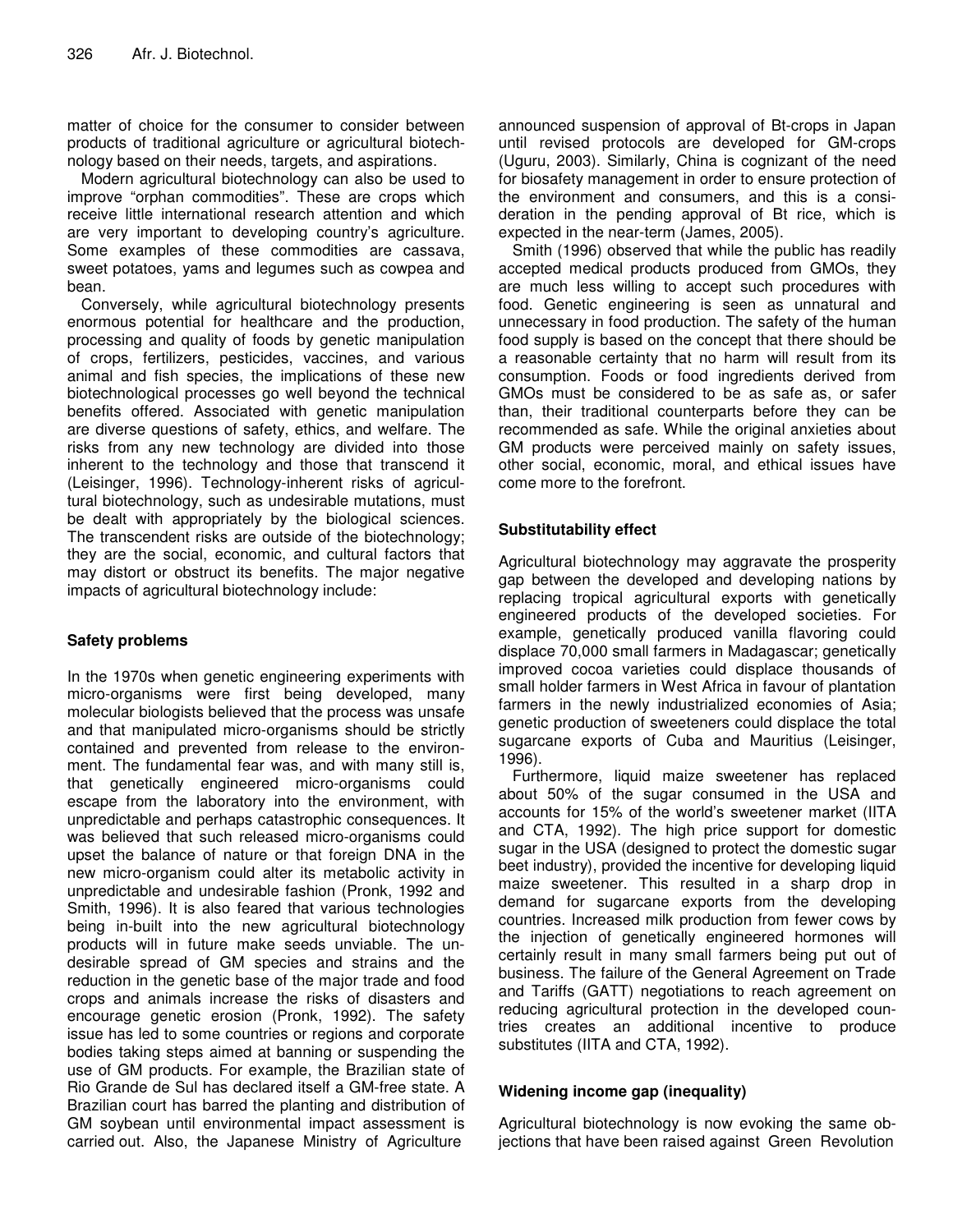– that its benefits are distributed inequitably in favour of the large, rich, and privileged farmers who desire earlier and greater benefits from the introduction of powerful technologies than do the socioeconomically disadvantaged ones. The use of agricultural biotechnology can no doubt provide real incentives to agricultural development, but in socially and politically defective setting, it is much more likely to favour a small and powerful minority than to improve conditions for the poor.

There is obvious concern that the control of genetically engineered crops and animals by multinational companies, and the need of the later to recoup the high research and investment costs incurred in their development, will imply that only high technology farmers will be able to carry the cost burden. This will not be true of the farmers in the developing societies. Small/peasant farmers prevalent in developing societies cannot afford the cost of new seeds or other agricultural biotechnology products more especially when traditionally; they have relied on self-grown seeds and products. Without social reforms that enable the middle and lower strata of society to share in the gain, such as land reform and special support programmes for small farmers, technological innovations can work against the development goal of equity.

#### **Exploitation of rich indigenous resources of developing societies**

The exploitation of indigenous genetic resources without appropriate compensation to indigenous population is a cheat on the developing societies. Some people fear that multinational firms or even government research institutes could gain control of genes of plants and animals native to the developing societies free of charge and use them to produce superior patented varieties that would then be sold back to developing countries at higher prices. It is imperative to keep open access to the genetic riches of the developing world and at the same time enable the people who have helped to build and preserve this wealth through decades of indigenous selection to benefit equitably from the commercial returns on gene exports. Article 19 of the RIO convention on Biological Diversity of 1992 established that remuneration is due to developing countries for genetic material (Leisinger, 1996). Provisions should therefore be made in biotechnology R&D to conserve the indigenous genetic resources which serve as the basis for research process.

#### **Less attention to R&D of interest to developing societies**

There is concern from all sides of the biotechnology debate that crops of importance to developing nations are not being developed. The biotechnology firms who repre-

sent more than half of the total investment in biotechnology research, admit they are seeking a profit, and focus on crops, animals and technologies designed for the industrialized farmers and sophisticated markets of the developed nations. For example, herbicide tolerant soybean occupied 54.4 million hectares globally, representing 60% of the global biotech crop area of 90.0 million hectares (mostly in the industrialized nations) for all crops (maize, cotton and canola) in 2005 (James, 2005). Staple crops such as cassava, yam, plantain, millets, rice, wheat, mustard/rapeseed, cabbage, cauliflower, pigeon-pea, etc., and the production constraints of the developing societies are neglected or likely to receive too little attention without continued strong support for public sector research. The focus on GM technology distracts attention and diverts resources from technologies, which are more appropriate to developing country farming.

#### **Ethical issues of agricultural biotechnology**

A report by the Committee on the Ethics of Genetic Modification and Food Use, 1993 in United Kingdom in Smith (1996) identified some of the main ethical concerns relating to food use of certain transgenic organisms to include transfer of human genes to food animals (example, transfer into sheep of the human gene for factor IX, a protein involved in blood clothing; transfer of genes from animals whose flesh is forbidden for use as food by certain religious groups to animals that they normally eat (example, pig genes into sheep) would offend Jews and Muslims; transfer of animal genes into food plants that may be of particular concern to some vegetarians (especially vegans); and use of organisms containing human genes as animal feed (example yeast modified to produce human proteins of pharmaceutical value and the spent yeast then used as animal feed). Consequent upon these, products from transgenic organisms containing copy genes that are ethically unacceptable to some groups of the population subject to dietary restriction or their religion should be so labeled to ensure choice.

Finally, Commandeur and Roozendaal (1993) in Leisinger (1996) assessed the impact of agricultural biotechnology on different countries and concluded as follows:1. High food importers with strong technological potential could benefit the most, since the trends would push their economies toward self-sufficiency.2. High food exporters with strong technological potential could benefit by diversifying their exports.3. Net importers of food with weak technological potential could benefit in the short term from lower world prices. In the long term, domestic food production would suffer.4. Countries that are net exports of potentially substitutable products and have low technological potential are the most vulnerable. This category includes most of the developing societies like sub-Saharan Africa and the Caribbean.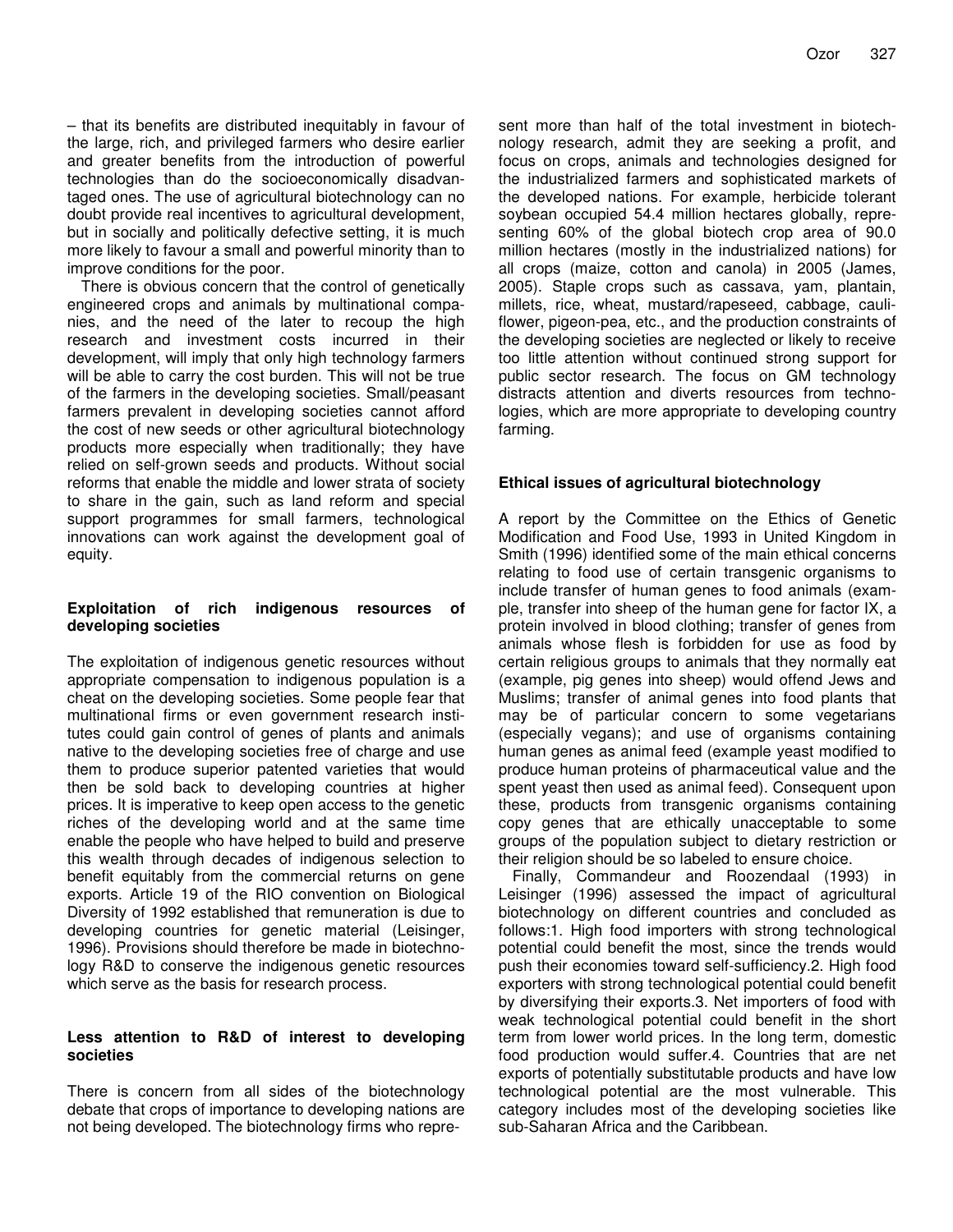# **RECOMMENDATIONS ON THE APPROPRIATE USE AND APPLICATION OF AGRICULTURAL BIOTECHNOLOGY IN DEVELOPING SOCIETIES**

How then, could agricultural biotechnology be used or applied so that majority of the developing societies benefit from the potential benefits while being cautious of the risks inherent in the technology? We have previously suggested that these countries should establish broadbased platforms to mobilize the public and scientific communities to build confidence in the technological advances associated with GE. Individual countries need to identify their specific national priorities and preferences in food production, and harness the growing body of science and innovations in genetic engineering to address specific issues (Ozor and Igbokwe, 2007). Below are highlights of some recommendations:

#### **Adequate regulatory measures**

A major issue that will affect successful applications of biotechnology to agriculture is the regulatory climatic governing the release of new products. A safe and efficient regulatory process, able to ensure public health and environmental safety, is in itself a comparative advantage in biotechnology. Developing societies will need to develop and implement regulatory measures to manage any environmental, economic, health and social risks associated with genetic engineering (Mugabe, 2003). Government regulations will represent a critical determinant on the time and costs in bringing a product to market. Regulatory agencies and structures can act as 'gate-keepers' for the development and availability of new agricultural biotechnology products. The rules governing the trade of biotech-derived products, and indeed all products, must be based on scientific risk assessment and risk management. Regulatory and scientific agencies are expected to conduct objective risk assessment and to provide the public with factual information on the nature of the potential risks and benefits of a particular biotechnology product or process.

The World Trade Organization (WTO) Agreement on sanitary and phytosanitary measures (SPS agreement) requires that measures regulating imports be based on sufficient scientific evidence and that countries operate regulatory approval procedures without delay. For example, the Codex Alimentarius Commission has approved science-based guidelines for biotechnology food safety assessments relating to human health. These guidelines were approved unanimously by the commission, which is composed of 169 members, including the United States of America, European Union member countries, and the vast majority of developing countries (Alan, 2003).

In most developing countries, adequate regulatory framework has not been put in place as a result of low activity in modern agricultural biotechnology and its pro-

ducts. However, several United Nations Organizations, including Food and Agriculture Organization (FAO), United Nations Environment Programme (UNEP), United Nations Industrial Development Organization (UNIDO), and World Health Organization (WHO), are reviewing the needs of their member countries in order to advise on the development of safe products and efficient regulatory processes.

# **Public debate**

Public debate is essential for new agricultural biotechnology products and processes to grow. Public confidence in modern agricultural biotechnology is one of the factors that will greatly influence the extent to which countries of developing societies invest in and benefit from genetic engineering to increase food production. Public understanding of these new technologies could well hasten public acceptance and confidence. Protagonists and admirers of agricultural biotechnology need to sit up and take notice of, and work with, the public. People influence decision-making by governments through the ballot box or public opinion. Ultimately, the benefits of agricultural biotechnology will speak for itself in the nearest future.

Processes that will legitimately bring the voices of the public to the fore to inform and change the focus and content of the current debate are required. According to Mugabe (2003), three actions that should be taken to build public participation and confidence are: wellstructured and objective assessments of developing country's public perceptions of or opinions on, GE and GM products should be undertaken. Such assessments must be accompanied by organized activities to provide the public with reliable and adequate information on the nature of the technology and its products; stakeholders – youths, women, farmers, and other social groups – should be legitimately represented on bodies that are charged with regulating GM import, development and commercialization; and if genetic engineering is to improve food production in developing societies, like Africa, it should be guided to co-evolve with local, social and economic production systems.

#### **Human resource development and training**

Key elements of any national strategy to foster the development and safe application of agricultural biotechnology are the building and or mobilization as well as the efficient utilization of scientific expertise through training and establishment or acquisition of physical infrastructure (laboratories and related equipment) for R and D (Mugabe, 2003). The enhancement of capacities to engage in the analysis and making of policies on agricultural biotechnology should be treated as a priority by national and international programmes. Barriers to en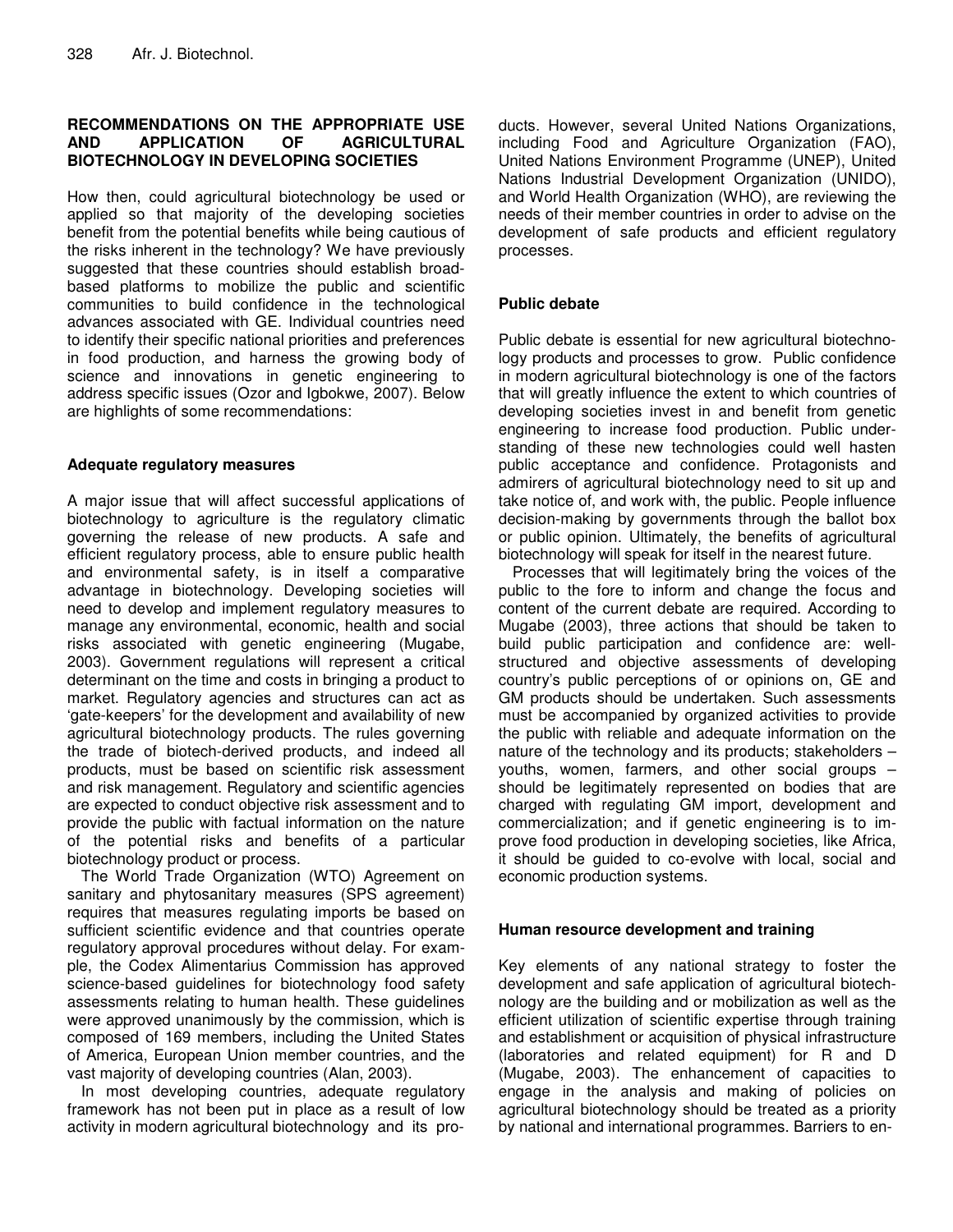try into modern agricultural biotechnology can be broken through learning-by-doing and efficient use of such traditional techniques as tissue culture (Juma et al., 1995).

Training in risk management and assessment procedures will be crucial to the building of national capacity for agricultural biotechnology R and D. Such training could be offered through international agencies such as the International Center for Genetic Engineering and Biotechnology (ICGEB) and by the biotechnology industry. Post-doctoral fellowships in advanced laboratories are a key component of keeping abreast of the latest advances worldwide. Graduate and undergraduate training underpin the development of in-country capability in the basic biological sciences. Mobilizing the basic scientific skills usually found in universities to solve agricultural problems will require new policy and institutional arrangements and more financial resources.

#### **Public-private sector collaboration**

The major change in the funding of agricultural research in industrialized countries in the past decade has been the greatly increased role of the private sector, largely in modern biotechnology (IITA and CTA, 1992). They further noted that at least half the current funding of R and D activities in agricultural biotechnology worldwide comes from the private sector. It is an emerging trend in Latin America, and in parts of Asia and the Middle East, but there is little evidence of it as yet in Africa. Public R and D agencies and policies dedicated to GE as well as partnerships with private industry are necessary.

In most developing societies, public sector investment is still the main source of finance for biotechnology R and D. For public research institutions in Africa to access scientific information and investments in genetic engineering, they will need to create strategic links with private companies in the industrialized countries. Alliances between the developing country's public biotechnology R and D agencies and leading private companies which form the pool of scientific expertise in biotechnology could help the farmer build competencies in the new technology. There is therefore a need for greater public-private sector collaboration in relation to agricultural biotechnology and its application to problems in the developing world. This will require: continued public sector investments from domestic and external resourcees, public-private sector partnership, innovative funding mechanisms on the part of international development agencies, and involvement of both local private sector companies and transnational companies.

#### **Intellectual property management**

One of the major issues that will affect the application of biotechnology in agriculture is the protection of intellectual property. The lack of patent protection is a major disincentive for private sector investment in biotechnology in developing societies. The advantages of the availability of intellectual property protection are that it encourages the development of local research capability and greater in-country investments in biotechnology. Admirers claim that intellectual property rights (IPRs) will encourage innovation and enable innovators to reap a just reward for their investment in R and D. Notably, only the new innovation should be patented while the existing knowledge and plant/animal material, which were used as a basis for the innovation, remain in the public domain.

However, a major disadvantage is that it involves giving proprietary protection to living organisms, which some consider to be part of the common heritage of mankind. Critics retort that IPRs, particularly patents, restrict the flow of knowledge and information and therefore inhibit R and D by others. Patents have also been granted for quite trivial inventions and developments, which fall short of the legal test for patentability (Barton, 2000 in Glover, 2001). Therefore, each country needs to weigh the benefits and costs of IPRs in agricultural biotechnology and frame its policies accordingly.

#### **Support from international development organizations**

There should be increased support by international agencies for the development of agricultural biotechnology in the developing societies. This could come in form of loans to undertake specific biotechnology research projects in agriculture, new joint ventures to help local companies participate in commercial development of agricultural biotechnology, etc. Such organizations include the World Bank, international finance corporations, rich nations, Non-Governmental Organizations (NGOs), private biotechnology companies, etc. For example, the United States of America (USA) supports the development of biotechnology-derived staple food crops in developing countries that will fight disease such as insect-resistant cowpeas, disease-resistant bananas, cassava, and sweet potatoes (Alan, 2003). The USA government also provides technical assistance to countries to help them develop their own capacity to regulate this technology and put it to use for the benefit of their citizens.

#### **REFERENCES**

- Alan L (2003). Trade and development dimensions of U.S. International biotechnology policy. An electronic Journal of the US Department of State; Vol. 8, No. 3. Available online at: www.usinfo.state.gov/journals/ites/0903/ijee/chassy.htm.
- Beintema N, Ayoola GB (2004). Agricultural Science and Technology Indicators (ASTI): Nigeria. ASTI Country Briefs No. 10, IFRRI/ISNAR, February.
- Brookes G, Barfoot P (2006). GM Crops: The First Ten Years Global Socio-Economic and Environmental Impacts. International Service for